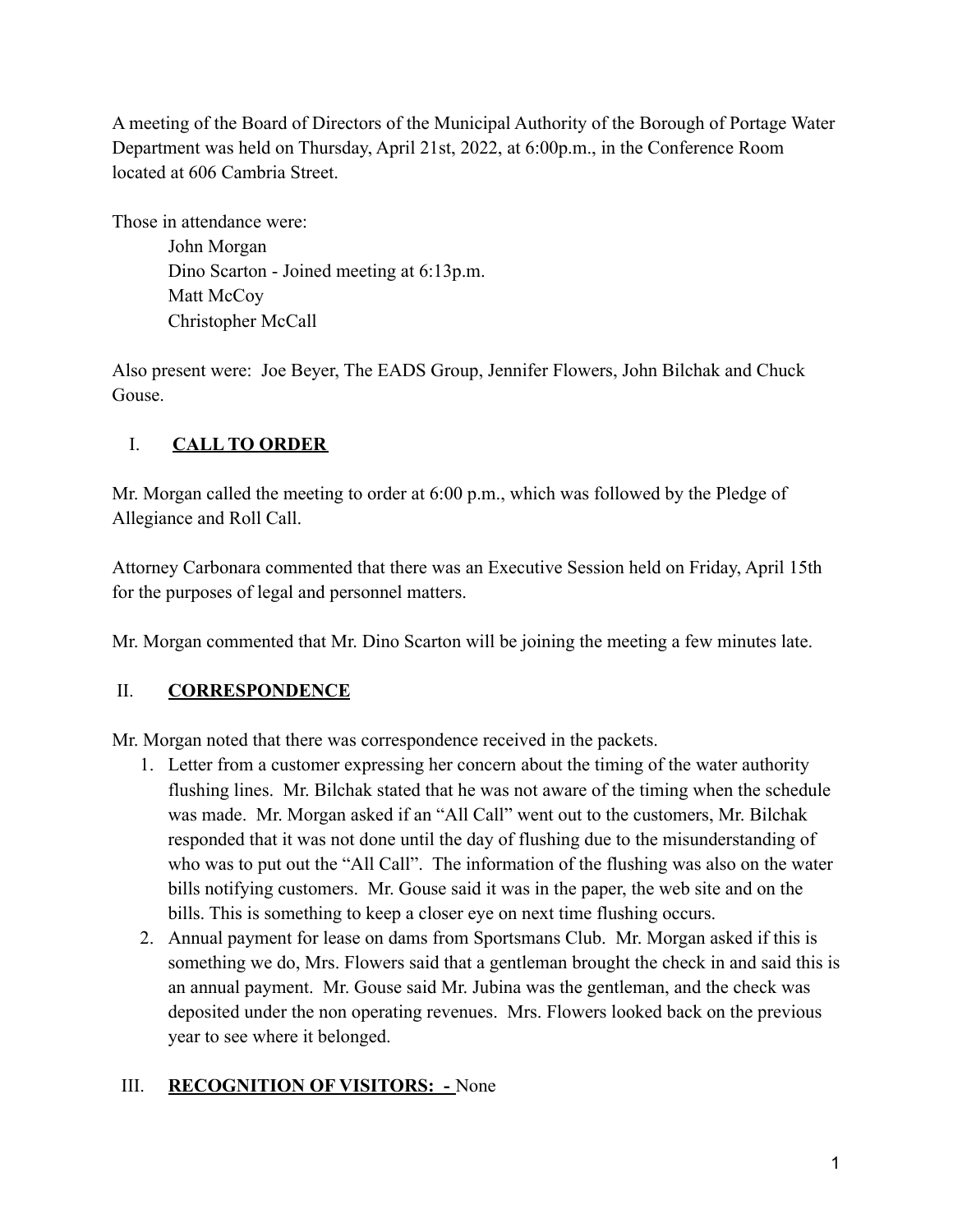#### IV. **APPROVAL OF MINUTES**

ON MOTION BY MATT McCOY , SECONDED BY CHRIS McCALL, THE BOARD AGREED TO DISPENSE WITH THE READING OF THE MARCH 2022 MINUTES BEING THAT THEY WERE DISTRIBUTED IN WRITTEN FOR AND UNANIMOUSLY ACCEPTED THE MINUTES AS PRESENTED. BOARD MEMBERS VOTING AFFIRMATIVELY INCLUDED MR. MORGAN, MR. McCOY, AND MR McCALL.

#### V. **AGENTS EXPENDITURES**

Nothing to report.

#### VI. **INVOICES**

#### **PAID BILLS**

| Aflac                                                     | \$<br>33.50 |
|-----------------------------------------------------------|-------------|
| <b>AWWA</b>                                               | 50.00       |
| Christopher McCall                                        | 45.00       |
| <b>CMPA - March Bills</b>                                 | 1,000.00    |
| Comcast                                                   | 313.20      |
| Commonwealth of PA-Clean Water Program                    | 250.00      |
| Dennis Plummer - Customer Deposit Refund                  | 100.00      |
| Dino Scarton                                              | 45.00       |
| <b>Edward Alexander</b>                                   | 45.00       |
| John C. Morgan                                            | 45.00       |
| Fairway Laboratories Inc. - Martindale                    | 55.75       |
| Hach - Plants                                             | 1,868.81    |
| Hilltop Office Supply Inc.                                | 105.13      |
| Hite Company                                              | 353.46      |
| Kaith's Heating & Air Service LLC                         | 295.00      |
| Leroy Westrick - Customer Deposit Refund                  | 100.00      |
| Mainline Newspaper                                        | 292.99      |
| Mary L. Elchin - March 2022                               | 200.00      |
| Matt McCoy                                                | 45.00       |
| Mid Atlantic Storage Systems                              | 1,458.45    |
| Mosholder Insurance Agency                                | 1,919.00    |
| Pa Rural Water Association - Seminar 5-5, Tony, DJ, Chuck | 315.00      |
| Penelec                                                   | 1,341.28    |
| Pro Disposal                                              | 174.00      |
| Ray Oil & Gas                                             | 1,215.89    |
| Robert Koenisberg - Customer Deposit Refund               | 100.00      |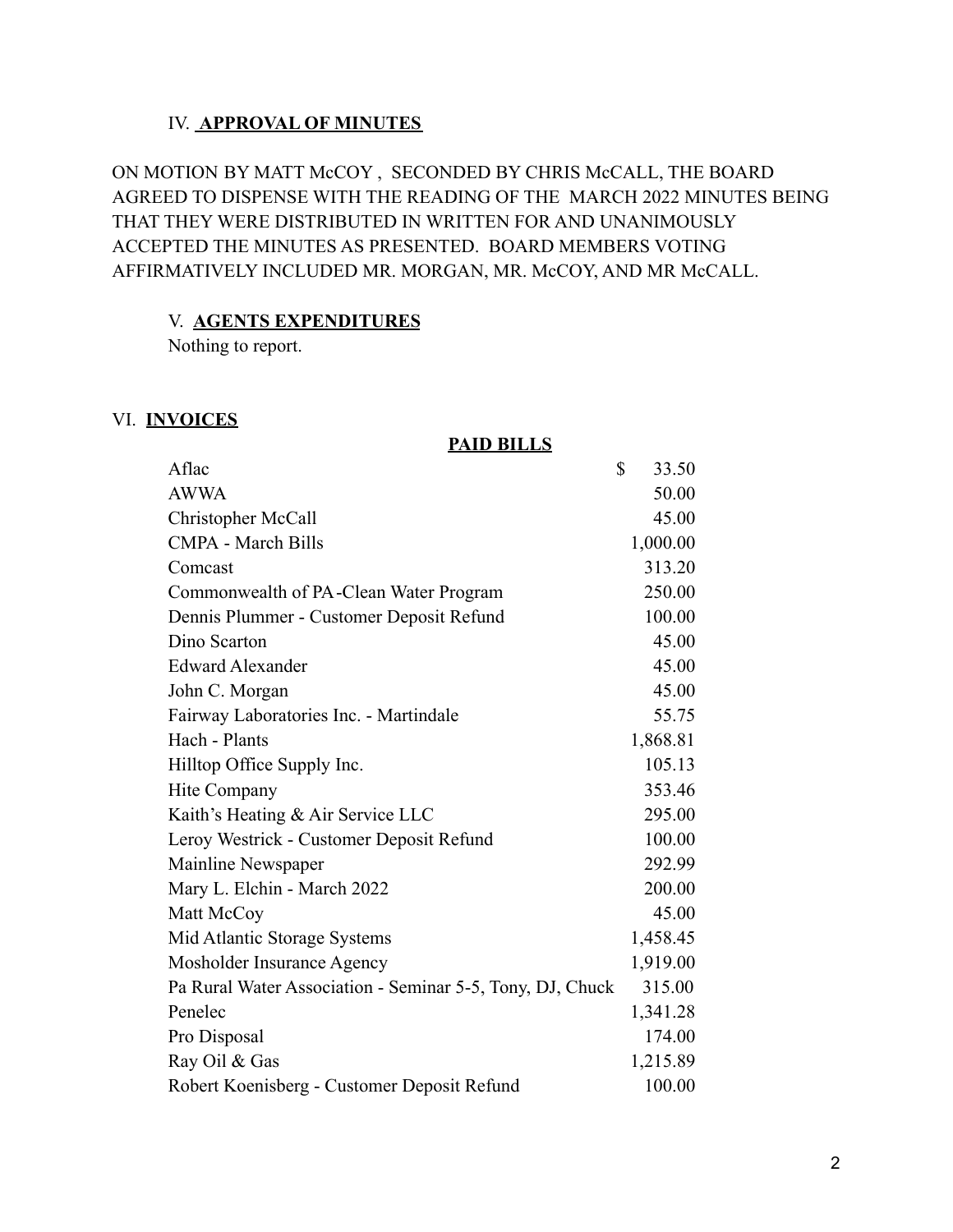| <b>Sheetz Fleet Service</b>               |               | 79.00       |
|-------------------------------------------|---------------|-------------|
| <b>Staples</b>                            |               | 30.78       |
| SwiftReach Networks, Inc.                 |               | 49.10       |
| Teno's Truck & Auto Repair - Unit #4      |               | 64.58       |
| Verizon - Plants                          |               | 429.56      |
| Jennifer Flowers - Typing Minutes - March |               | 100.00      |
|                                           | <b>TOTAL:</b> | \$12,519.48 |

# **PAID BILLS**

| Cambria Mailing Services, Inc.              | \$<br>80.16 |
|---------------------------------------------|-------------|
| Cintas - Cambria St, Benscreek & Martindale | 1,204.97    |
| Cummings Bridgeway, LLC                     | 1,709.48    |
| EAD'S Group                                 | 9,851.35    |
| Fairway Laboratories Inc.                   | 477.00      |
| Hach                                        | 636.64      |
| Hite Company                                | 61.74       |
| L/B Water Service, Inc.                     | 1,421.85    |
| Mosholder Insurance Agency                  | 1,307.00    |
| Peoples Natural Gas Company                 | 528.06      |
| Portage Service Center                      | 1,025.35    |
| Ray Oil & Gas Co.                           | 3,024.79    |
| RDM-Johnstown, LLC                          | 152.00      |
| <b>REA</b> Energy                           | 1,338.99    |
| Russ Kiel - Customer refund for overpayment | 153.30      |
| <b>Sheetz Fleet Service</b>                 | 154.00      |
| Stager's Store                              | 213.98      |
| Univar USA, Inc.                            | 1,052.16    |
| UPMC Health Plan - Dental/Vision only       | 179.26      |
| Verizon Wireless                            | 96.18       |
| Visa - 1st Summit                           | 305.40      |
| Cummings Bridgeway - Voided & reprinted Ck  | 675.24      |
| TOTAL:                                      | \$25,648.90 |

# **PAID BILLS**

| <b>Fairway Laboratories</b> | $\frac{\$}{238.50}$ |
|-----------------------------|---------------------|
| Groff Tractor & Equipment   | 469.40              |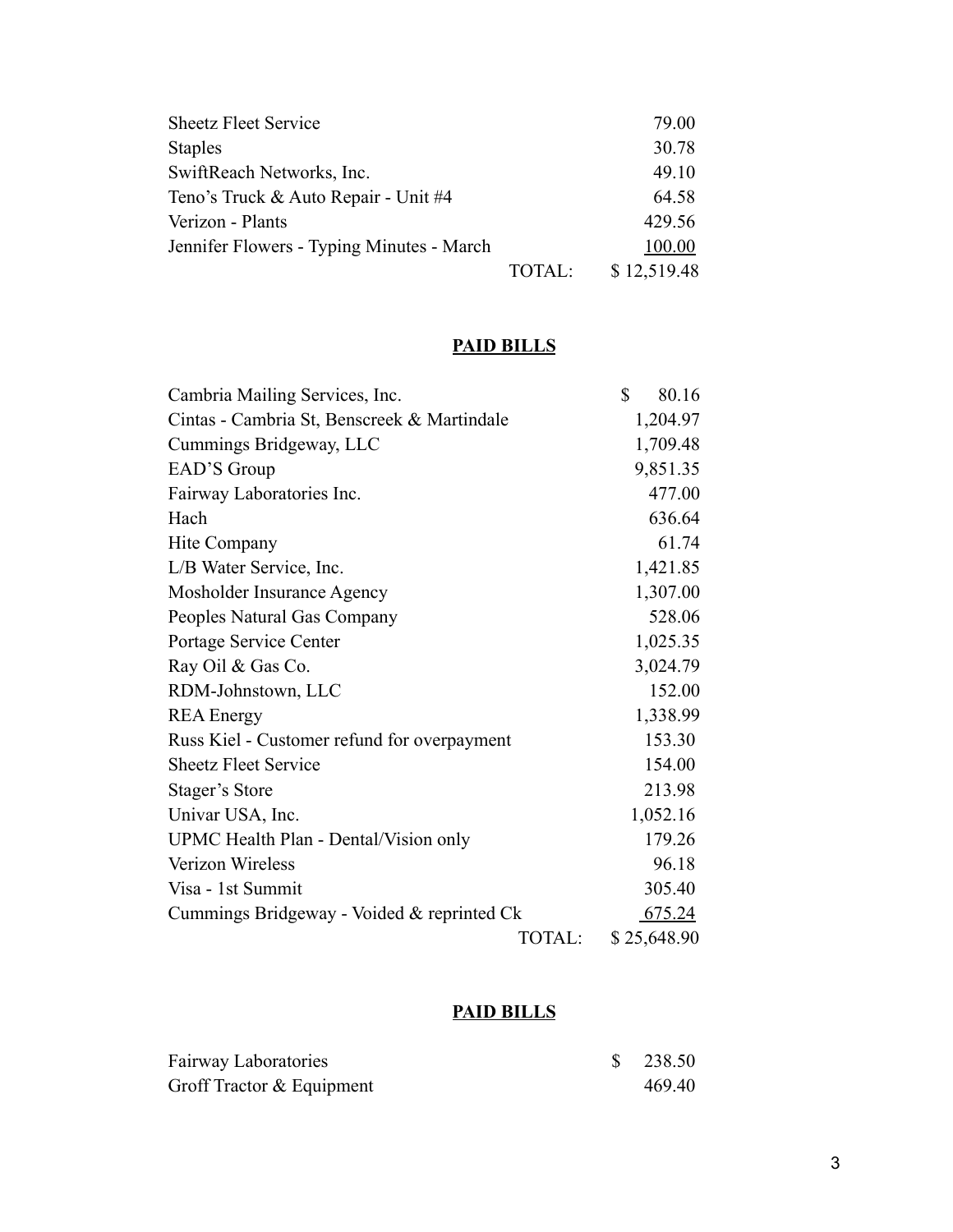| Hach                             |        | 242.27      |
|----------------------------------|--------|-------------|
| Helsel Excavating                |        | 310.00      |
| People's Natural Gas Company     |        | 306.94      |
| Portage Auto Parts               |        | 188.38      |
| <b>REA</b> Energy                |        | 1,404.63    |
| Tribune-Democrat                 |        | 132.50      |
| UPMC Health Plan - Dental/Vision |        | 197.59      |
| UPMC Health Plan - Healthcare    |        | 12,718.31   |
|                                  | TOTAL: | \$16,208.52 |

ON MOTION OF CHRIS McCALL , SECONDED BY MATT McCOY , THE BOARD UNANIMOUSLY AGREED TO ACCEPT AND PAY INVOICES IN THE AMOUNT OF \$80,940.81 (REGULAR BILLS, \$12,519.48, \$25,648.90, \$16,208.52) ; PennVest, \$3,896.36 and \$5,508.55; USDA, \$16,051.00; 1st SUMMIT, \$1,108.00; BOARD MEMBERS VOTING AFFIRMATIVELY INCLUDED, MR. MCCOY, MR. MORGAN AND MR. McCALL.

#### VII. **TREASURER'S REPORT**

Nothing to report. This was tabled until the next meeting.

#### VIII. **INTERIM SUPERINTENDENT'S REPORT HYDRANTS**

Mr. Bilchak mentioned that Mr. Gouse was doing some research and found out that Portage Township has 87 hydrants and each month they pay a rental fee of \$11.20 a piece, roughly \$974.00 a month, and Cassandra has 11 hydrants which is \$123.00 a month and Portage Borough pays nothing. Mr. Bilchak and Mr. Gouse figured that if the water authority would charge them for the 57 hydrants that are in the borough, that would give the water authority an extra \$640.00 a month income. Mr. Bilchak does not know the reasoning behind the borough not paying for these hydrants. He suggested maybe there is a contract stating they don't need to pay. Mr. Morgan asked if anyone reached out to Michelle or Bob to ask them. Mr. Gouse said that they were going to leave it up to our solicitor to find out. Mr. Gouse said there is a 50 year agreement between the borough and the water authority. He feels the solicitor can look into the legality of this agreement. Mr. Bilchak suggested that since the water authority is borough owned that they may just overlook it. Mr. Morgan stated that we are not borough owned, the only thing they do for us is appoint our members. Mr. McCoy asked if Mr. Bilchak or Mr. Gouse has this agreement. They replied negative.

Attorney Carbonara said he will look into it, and that most boroughs do pay something for hydrants. If he needs to, he will make a Right to Know request to the borough.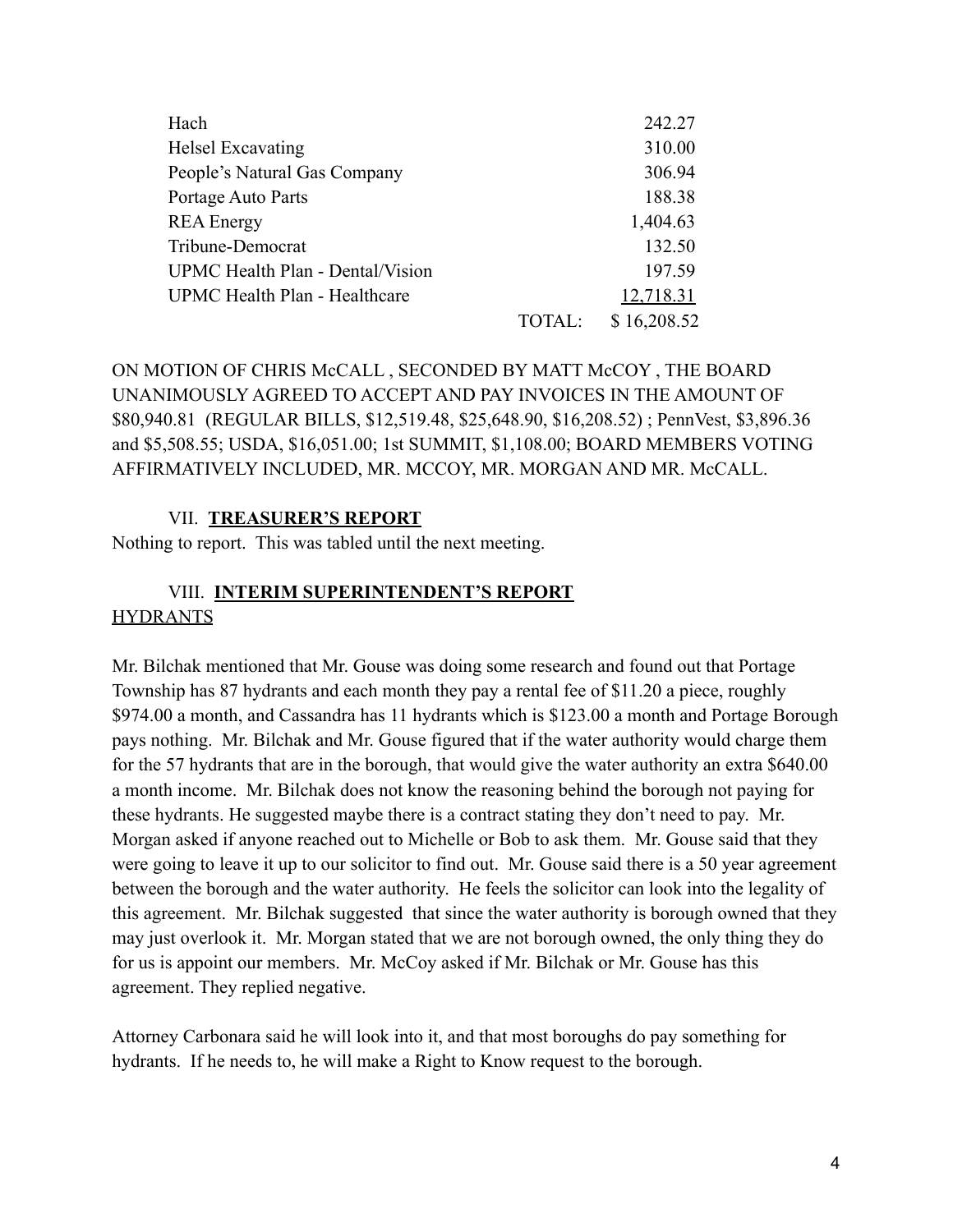Mr. Morgan asked where the information from the agreement was found, Mr. Gouse said he talked with Mr. Donnie Squillario.

# DEP

Mr. Bilchak stated that Dep sent the water authority a letter wanting us to get an action on the shutting of the plant down and how we will address the combined filter since we have always done it as an average. With DEP this is now not acceptable. They want it metered, and he discussed with Trenton from DEP about putting a Flow Meter on. Mr. Bilchak has prices for that. Mr. Beyer sent a letter to DEP for an extension for what we will be doing for the automatic valve for the air release. Mr. Morgan asked Mr. Beyer if this was taken care of, he replied yes. Mr. Bilchak needs the approval from the board to order the valves. An estimate for the 12" valves was given to the board to review.

Mr. Morgan asked Mr. Beyer if we need to purchase new turbidity meters. Mr. Beyer wanted to wait till Attorney Carbonara made contact with them. Mr. Gouse stated that when he spoke to Zane the turbidity meters we have are fine, they just need the flow of the amount of water going to each filter. Mr. Beyer will stay on top of this matter. Mr. Beyer asked that the board give permission to himself or Attorney Carbonara so they can go up and continue working on getting the information, etc.

ON MOTION OF CHIRS McCALL, SECONDED BY MATT McCOY, THE BOARD UNANIMOUSLY APPROVED THE PERMISSION ON CHEMSTREAM ESTIMATE CONTINGENT OF ENGINEER APPROVAL & OTHER BIDS WITH A \$60,000 CAP. BOARD MEMBERS VOTING AFFIRMATIVELY INCLUDED MR. MORGAN, MR. McCOY, MR. SCARTON AND MR. McCALL.

Mr. Gouse has a concern about meters, we are completely out of  $\frac{5}{8}$  meters. We do not have diaphragms. He suggested we order some, and how many should he order. Mr. Bilchak said that they are putting meters together with what is available. Using used ones that are being cleaned up. Mr. Morgan asked when exactly did we run out? Mr. Bilchak replied that they just found out. Mr. Morgan suggested trying Badger for meters or calling East Freedom and see if we could borrow.

ON MOTION OF CHRIS McCALL, SECONDED BY MATT McCOY, THE BOARD UNANIMOUSLY APPROVED THE INTERIM SUPERINTENDENT'S REPORT. BOARD MEMBERS VOTING AFFIRMATIVELY INCLUDED MR. McCOY, MR. MORGAN, MR. SCARTON, AND MR. McCALL.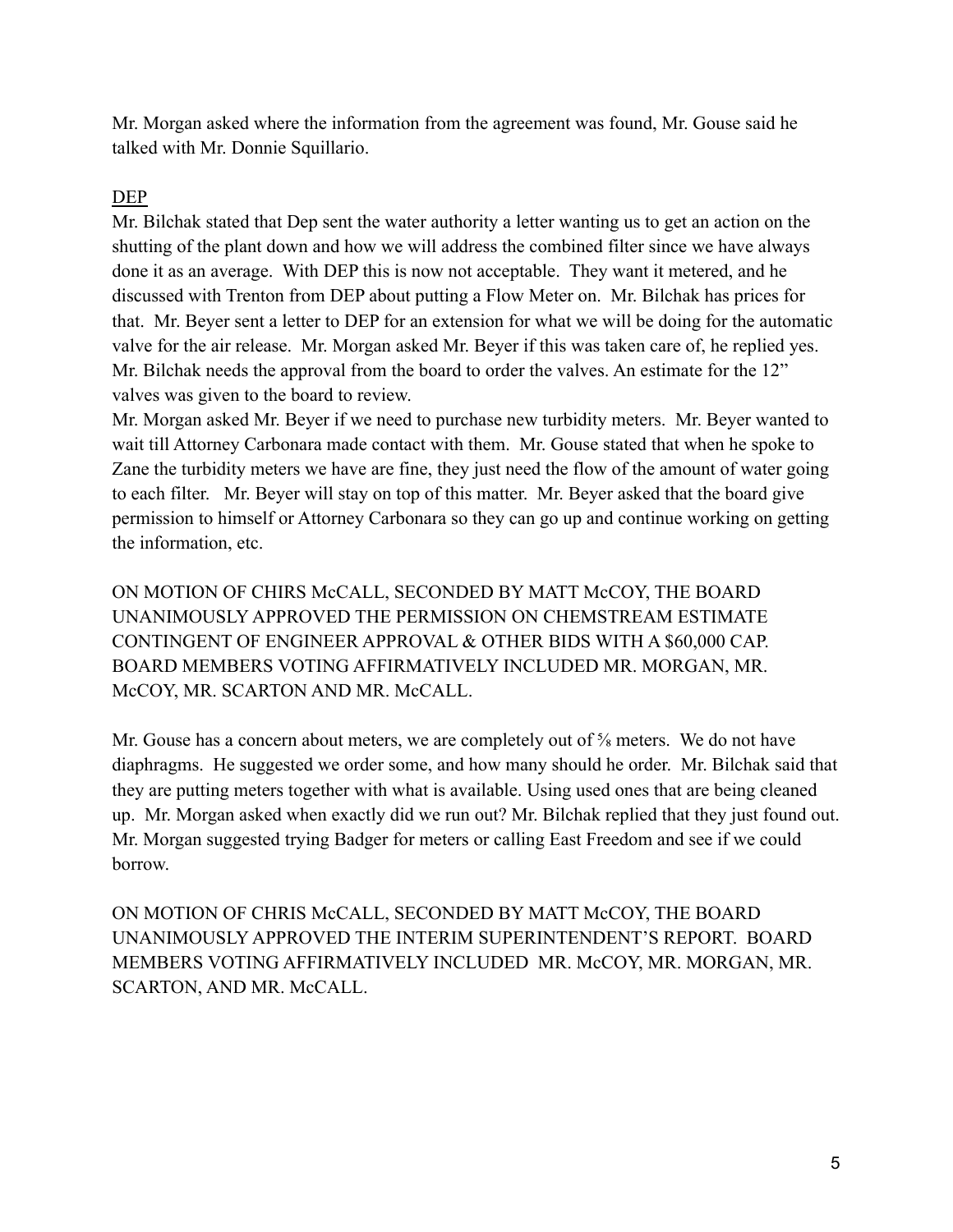# IX. **PLANT MANAGER'S REPORT**

ON MOTION OF CHRIS McCALL, SECONDED BY MATT McCOY, THE BOARD UNANIMOUSLY APPROVED THE PLANT MANAGER'S REPORT AS PRESENTED. BOARD MEMBERS VOTING AFFIRMATIVELY INCLUDED MR. McCOY, MR. MORGAN MR. SCARTON, AND MR. McCALL.

### X. **ENGINEER'S REPORT**

A copy of the Engineer's Report was distributed to the Board prior to the meeting.

Mr. Beyer stated there is no change with the Emergency Action Plan.

As it relates to the Benscreek Impoundment Mr. Morgan signed a Notice of Award and was mailed out to James Excavating.

As it relates to the GIS System. Sara added the information that was approved at last month's meeting.

Notice of violations we got the 60 day notice for both the automatic shutdown and the turbidity meters. Mr. Beyer asked if anyone talked to Mark Stankovich about helping to do the automatic shutdown. Can we proceed assuming that will be done as an inhouse project and can start getting cost together for the material. Mr. Beyer suggested that someone verify the size of pipe that will be needed before ordering.

Mr. Gouse gave Mr. Beyer some information for a grant from EPA, he will look and see if we qualify. The grant is for distressed communities and small public utilities under 10,000 people. Not available until May, 2022.

Mr. Beyer asked Mrs. Flowers to look for the grant information from the Benscreek Impoundment.

ON MOTION BY CHRIS McCALL, SECONDED BY DINO SCARTON, THE BOARD UNANIMOUSLY APPROVED THE ENGINEER'S REPORT AS PRESENTED. BOARD MEMBERS VOTING AFFIRMATIVELY INCLUDED MR. MCCOY, MR. MORGAN, MR. SCARTON AND MR. McCALL.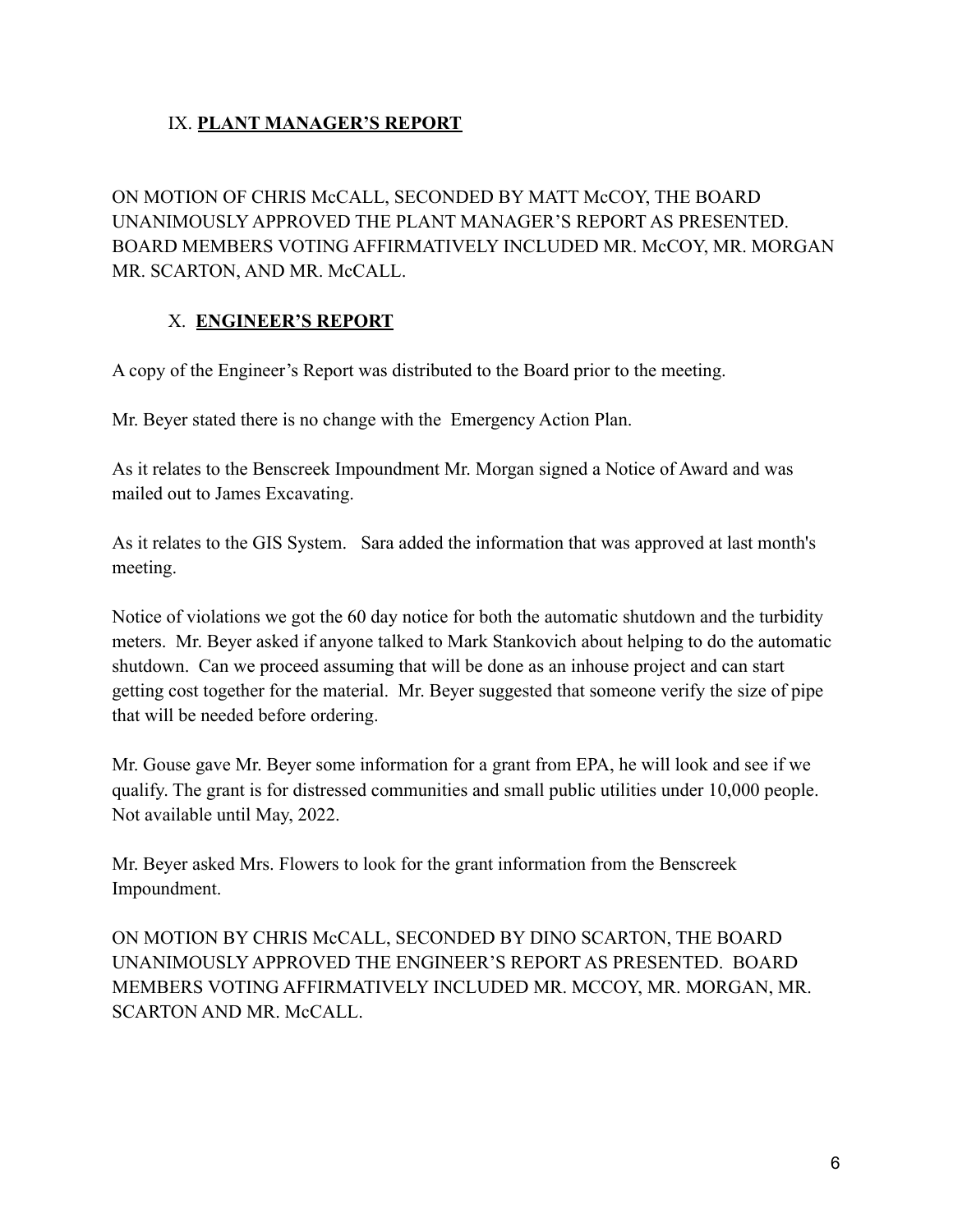Mr. Morgan gave a warm welcome to our new appointed solicitor, Attorney Carbonara.

#### XI. **SOLICITOR'S REPORT**

Attorney Carbonara questioned if the borough has yet newly appointed a board member. He suggested that the agenda should have added the approval of Mr. Alexander's resignation. Mr. Morgan said that the borough accepted it because they appoint the water authority board.

Attorney Carbonara requested to see the Articles of Incorporation and some of the old documents, to be brought up to date. Rules and Regulations, job titles, etc.

Attorney Carbonara reviewed our agenda and suggested that the shut off list/delinquent register does not need to be on it for approval. Mr. Gouse stated that the shut off list was something that never really got approved, it was just a heads up for the board to know who is in jeopardy of being shut off. Mr. Morgan asked Mrs. Flowers to remove this moving forward.

Mr. Gouse asked Attorney Carbonara about the Rules, Regulations Policy, the current copy we have from 2014 states that updated resolutions have not been added. Attorney Carbonara suggested that these need to be updated. He suggested possibly putting it on a web page.

### XII. **FORESTER'S REPORT**

Nothing to report

#### XIII. **UNFINISHED BUSINESS**

#### SHADY SPRINGS

Mr. Gouse got an updated quote and if it's ok, he wants to get the issues with DEP resolved first. Mr. McCoy stated that the pipe sitting needs to be used.

Mr. Morgan stated that until we are ready to start the project, we will hold off acquiring quotes. Being that the quotes are normally only good for 30 days.

#### McCALL MOTORS

Mr. Morgan asked if anyone reached out to get more quotes. Mr. McCall stated that potentially CoStar will be coming back for Municipal purchasing. He recommends waiting to see if it is coming. Mr. McCall recommends leaving this under unfinished business so it is not forgotten.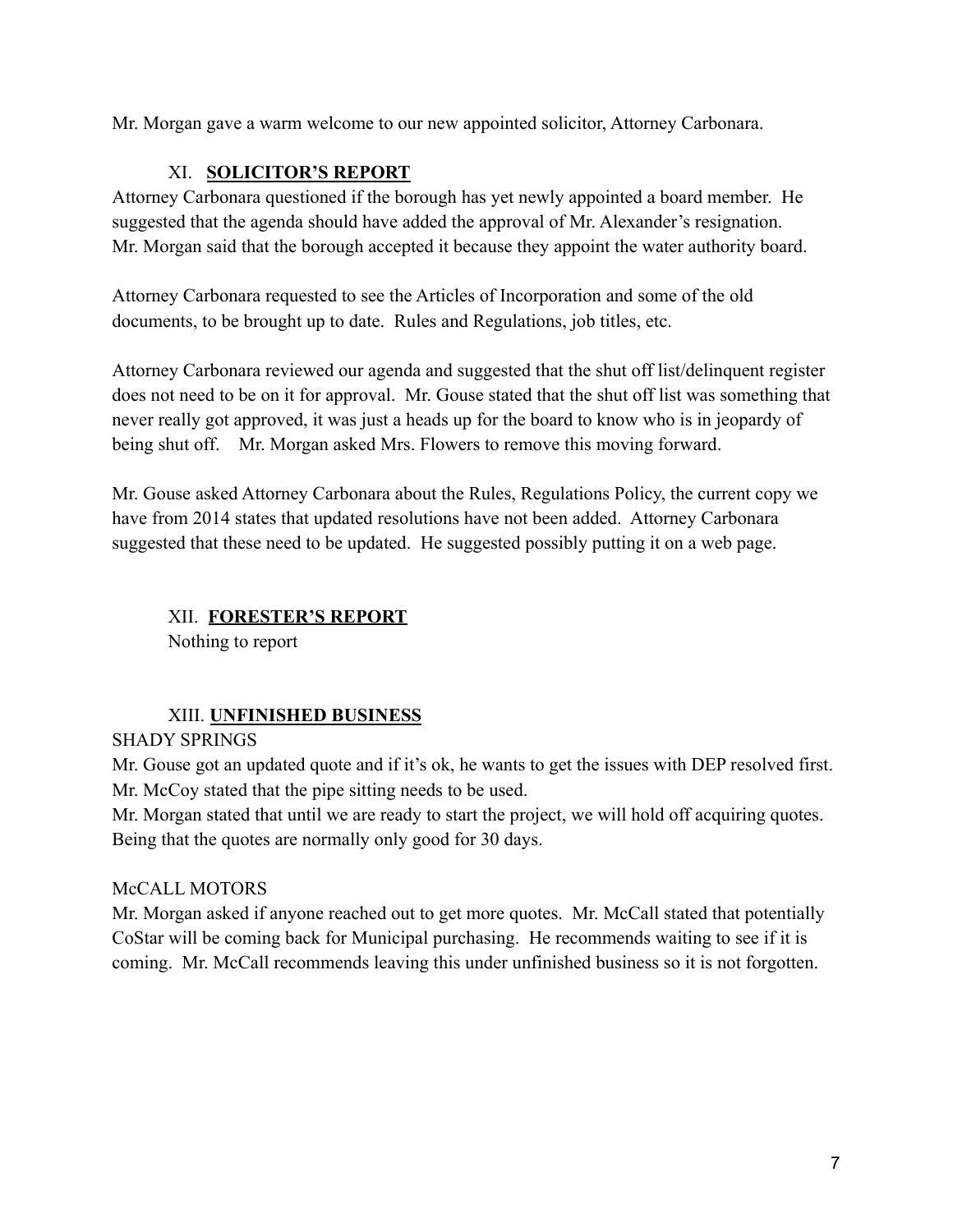#### CLOUD

Cloud does not work on the tablet.

Discussion was held on purchasing the cloud from Diversified for our database backup. \$900.00 per year that could possibly be slip between the Sewer Auth and Borough.

#### TIMOTHY PALESCH ADJUSTMENT

This was tabled from last month pending further information. Mr. Bilchak was to contact Mr. Palesch to see which month he was requesting the adjustment. Mr. Bilchak will reach out to him to see which month he wants.

ON MOTION OF MATT McCOY, SECONDED BY MR. SCARTON, THE BOARD UNANIMOUSLY AGREED TO DISMISS TIMOTHY PALESCH AS SUBMITTED CONTINGENT ON CUSTOMER RESUBMISSION FOR THE ONE SPECIFIC MONTH AS PRESENTED. BOARD MEMBERS VOTING AFFIRMATIVELY INCLUDED MR. McCOY, MR. MORGAN, MR. SCARTON, AND MR. McCALL.

# XIV. **NEW BUSINESS**

### SUMMER EMPLOYEES

Mr. Bilchak questioned the hiring of summer employees for upkeep of the properties. Mr. McCoy suggested contracting this work out to local companies. There is 9.5 acres of grass that needs to be cut and weed eating that needs done. Mr. Gouse stated that the problem is delaying the work being done, Mr. McCoy asked who was doing this work previously until summer help was hired. Mr. Beyer asked that if it's contracted out, would they have to have a key to the gates because some places cut at night. Mr. Morgan agrees to look into someone being contracted to do the work. Attorney Carbonara suggested getting three quotes from local landscapers. Mr. Gouse asked if there would have to be an advertisement for bid. Attorney Carbonara stated to start with three phone quotes first. Mr. Gouse stated that the only other problem with not hiring summer help is that they are helpful in other ways such as flagging, etc.

ON MOTION OF MATT McCOY, SECONDED BY CHRIS McCALL, THE BOARD UNANIMOUSLY AGREED TO OBTAIN BIDS FROM LOCAL LANDSCAPERS AND OBTAIN THE LOWEST BIDDER. WITH THE BID IS BELOW \$11,800. BOARD MEMBERS VOTING AFFIRMATIVELY INCLUDED MR. McCOY, MR. MORGAN, MR. SCARTON AND MR. McCALL.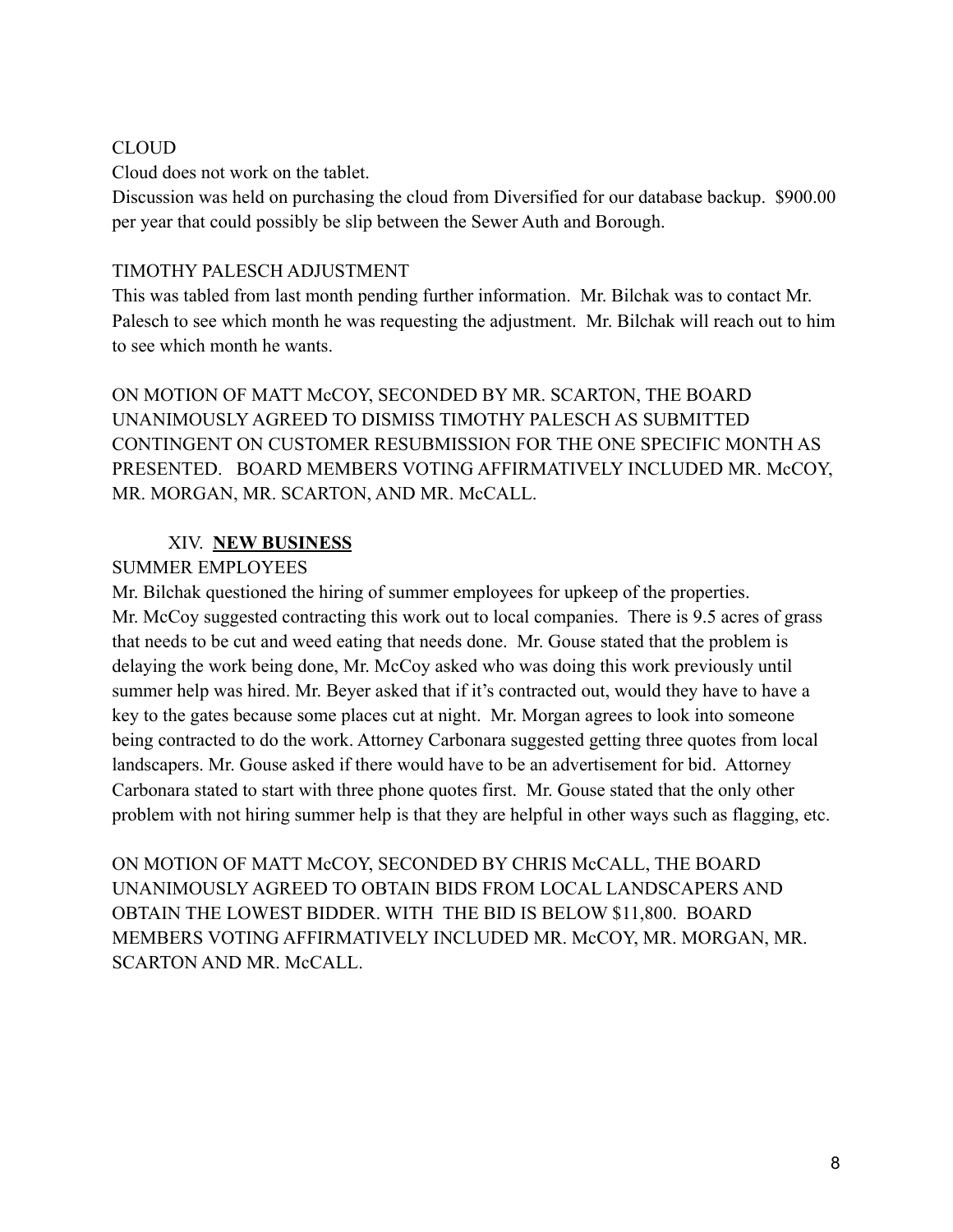ON MOTION OF DINO SCARTON, SECONDED BY CHRIS McCALL, THE BOARD UNANIMOUSLY AGREED TO ACCEPT THE RESIGNATION OF MR. ALEXANDER, CHAIRMAN OF THE WATER AUTHORITY BOARD. BOARD MEMBERS VOTING AFFIRMATIVELY INCLUDED MR. McCOY, MR. MORGAN, MR. SCARTON AND MR. McCALL.

#### SUPERINTENDENT AD

Mr. Morgan stated to Mr. Bilchak that there will be an advertisement for Full Time Superintendent Position. It will be advertised in Altoona, Tribune-Democrat, Dispatch, Monster and Indeed.

Mr. Morgan suggested that employees start using available vacation time. He would like a vacation schedule to be presented at May's board meeting.

# XV. **ADJUSTMENTS FOR THE MONTH**

ON MOTION OF DINO SCARTON , SECONDED BY CHRIS McCALL , THE BOARD UNANIMOUSLY APPROVED THE REQUEST FOR ADJUSTMENTS FOR SHIRLY JOHNSON, ROBERT KOBAN, AND JAMES DRUG STORE. BOARD MEMBERS VOTING AFFIRMATIVELY INCLUDED MR. McCOY, MR. MORGAN, MR. SCARTON AND MR. McCALL.

# XVI. **GOOD OF THE ORDER**

No matters to discuss.

# XVII. **PROFIT & LOSS BUDGET VS. ACTUAL**

ON MOTION OF DINO SCARTON , SECONDED BY MATT McCOY , THE BOARD UNANIMOUSLY APPROVED THE PROFIT & LOSS BUDGET VS. ACTUAL AS PRESENTED. BOARD MEMBERS VOTING AFFIRMATIVELY INCLUDED MR. McCOY, MR. MORGAN, MR. SCARTON AND MR. McCALL.

# XVIII. **SHUT OFF LIST/DELINQUENT REGISTER**

ON MOTION OF DINO SCARTON , SECONDED BY MATT McCOY , THE BOARD UNANIMOUSLY APPROVED THE SHUT OFF LIST/DELINQUENT REGISTER AS PRESENTED. BOARD MEMBERS VOTING AFFIRMATIVELY INCLUDED MR. McCOY, MR. MORGAN AND MR. SCARTON, AND MR. McCALL.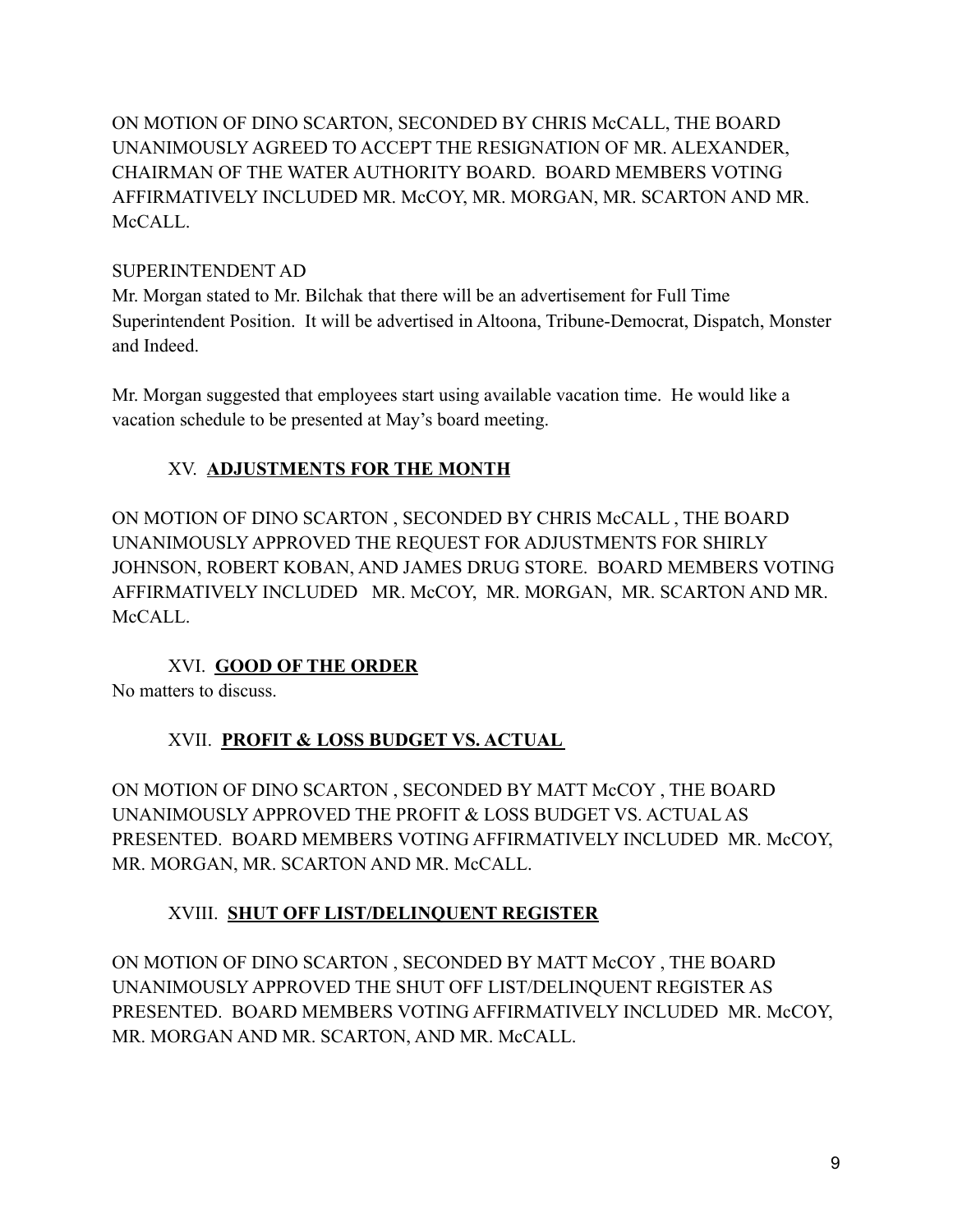# XIX. **CAPITAL IMPROVEMENTS ACCOUNT REPORT**

ON MOTION OF DINO SCARTON , SECONDED BY MATT McCOY, THE BOARD UNANIMOUSLY APPROVED THE CAPITAL IMPROVEMENTS ACCOUNT REPORT AS PRESENTED. BOARD MEMBERS VOTING AFFIRMATIVELY INCLUDED MR. McCOY, MR. MORGAN, MR. SCARTON AND MR. McCALL.

# XX. **VACATION/SICK/COMP REPORT** NO REPORT.

MOTION TO EXECUTIVE SESSION BY CHRIS McCALL, SECONDED BY DINO SCARTON, THE MEETING EXECUTIVE SESSION AT 7:12 FOR PERSONNEL REASONS.

ON MOTION OF CHRIS McCALL, SECONDED BY DINO SCARTON, THE BOARD UNANIMOUSLY APPROVED THE APPOINTMENT OF MATT McCOY AND JOHN MORGAN AS PERSONNEL COMMITTEE. BOARD MEMBERS VOTING AFFIRMATIVELY INCLUDED MR. McCOY, MR. MORGAN, MR. SCARTON AND MR. McCALL.

ON MOTION OF CHRIS McCALL, SECONDED BY DINO SCARTON, THE BOARD UNANIMOUSLY APPROVED TO REIMBURSE "PUBLIC SWIMMING POOL" FOR LOSS OF CHEMICALS RELATED TO AUGUST 2021 EVENT. UP TO \$500.00. BOARD MEMBERS VOTING AFFIRMATIVELY INCLUDED MR. McCOY, MR. MORGAN, MR. SCARTON AND MR. McCALL.

ON MOTION OF DINO SCARTON THE EXECUTIVE SESSION WAS ADJOURNED.